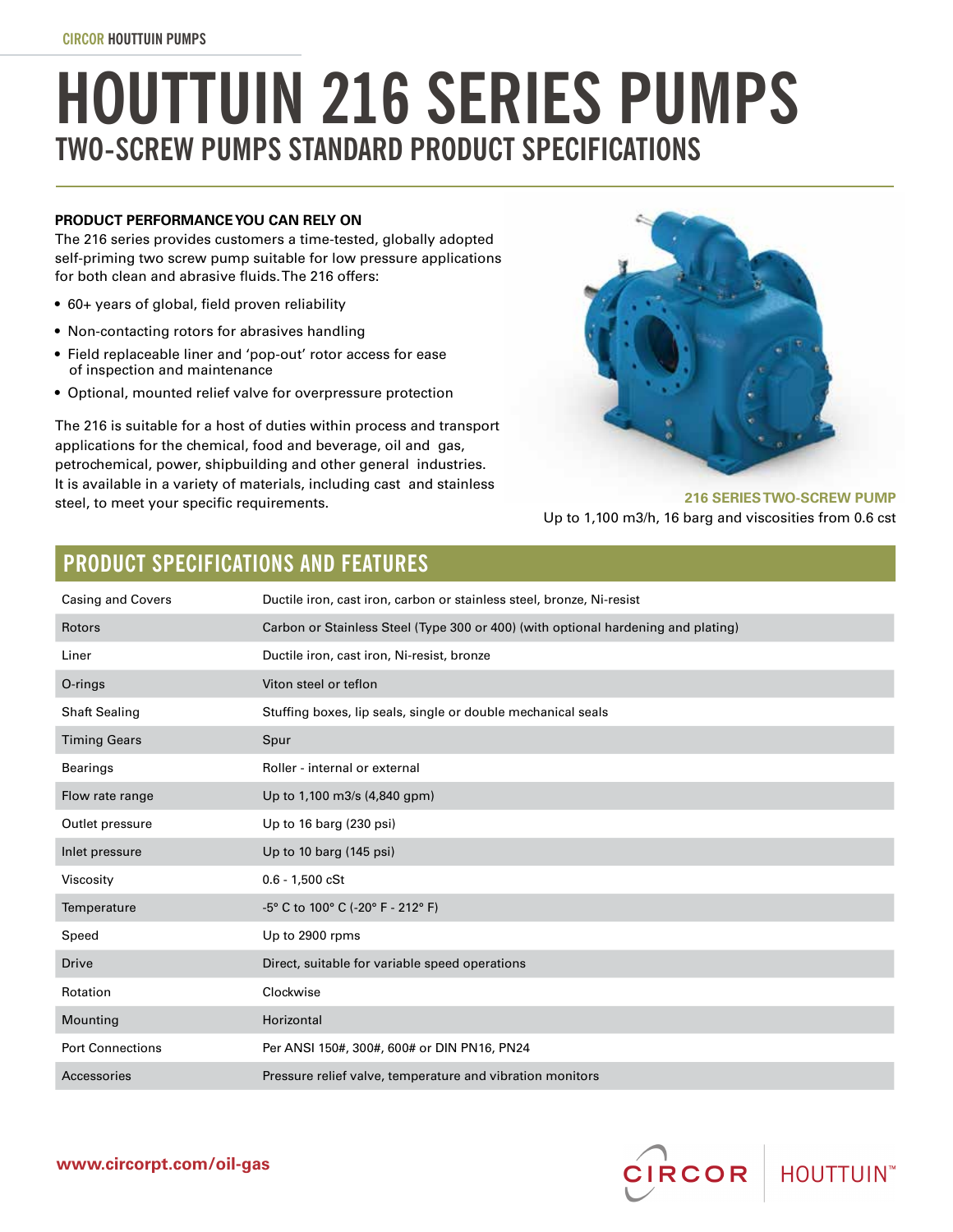### **APPROXIMATE STANDARD DIMENSIONS**



| <b>PUMP</b> |     | <b>PUMP DIMENSIONS</b> |     |       |    |        |     |     |      |     |      |     |      |     | <b>SHAFT END</b> |    |     |      |    | <b>RELIEF</b>     |
|-------------|-----|------------------------|-----|-------|----|--------|-----|-----|------|-----|------|-----|------|-----|------------------|----|-----|------|----|-------------------|
| <b>SIZE</b> | B   | ⌒                      | D   | F     | г  | G      | н   |     | ĸ.   |     | м    | N   | O    | Q   | O                | D  |     |      | U  | <b>VALVE SIZE</b> |
| 088         | 448 | 622                    | 455 | 370.5 | 5  | 830.5  | 230 | 57  | 1255 | 138 | 1450 | 373 | 600  | 120 | 455              | 28 | 60  | 31   | 8  | 46                |
| 105         | 478 | 666                    | 485 | 432   | 5  | 922    | 255 | 57  | 1415 | 103 | 1575 | 413 | 735  | 140 | 485              | 28 | 60  | 31   | 8  | 46                |
| 118         | 523 | 774                    | 545 | 482.5 | 5  | 1032.5 | 275 | 60  | 1555 | 145 | 1760 | 448 | 795  | 160 | 545              | 32 | 80  | 35   | 10 | 70                |
| 135         | 562 | 834                    | 582 | 539.5 | 5  | 1125.5 | 310 | 63  | 1710 | 247 | 2020 | 487 | 940  | 180 | 581              | 38 | 80  | 41   | 10 | 70                |
| 150         | 628 | 1025                   | 677 | 589   | 5  | 1271   | 375 | 55  | 1980 | 200 | 2235 | 543 | 1050 | 200 | 677              | 42 | 110 | 45   | 12 | 100               |
| 165         | 653 | 1042                   | 736 | 614.5 | 5  | 1355.5 | 395 | 82  | 2075 | 188 | 2345 | 563 | 1070 | 200 | 736              | 45 | 110 | 48.5 | 14 | 100               |
| 180         | 693 | 1112                   | 775 | 640   | 5. | 1420   | 425 | 80  | 2175 | 325 | 2580 | 583 | 1090 | 200 | 775              | 50 | 110 | 53.5 | 14 | 100               |
| 195         | 728 | 1191                   | 800 | 744   | 5  | 1549   | 420 | 93  | 2310 | 357 | 2760 | 623 | 1188 | 220 | 800              | 55 | 110 | 59   | 16 | 135               |
| 210         | 788 | 1249                   | 870 | 779   | 5  | 1654   | 440 | 95  | 2470 | 370 | 2935 | 663 | 1228 | 240 | 870              | 60 | 140 | 64   | 18 | 135               |
| 225         | 808 | 1298                   | 890 | 779   | 5  | 1674   | 445 | 100 | 2495 | 370 | 2965 | 683 | 1248 | 240 | 890              | 65 | 140 | 69   | 18 | 135               |

| <b>PUMP</b> |     |     |    | PUMP FOOT DIMENSIONS |     |     | <b>FLANGES</b> | <b>MOTOR</b> |     |     |           |            |              |
|-------------|-----|-----|----|----------------------|-----|-----|----------------|--------------|-----|-----|-----------|------------|--------------|
| <b>SIZE</b> | Α   | в   | C  | D                    | F   | м   | N              | S            | DN  | В   | <b>KW</b> | <b>RPM</b> | <b>FRAME</b> |
| 088         | 325 | 310 | 35 | 415                  | 350 | 90  | 60             | 4x18         | 100 | 228 | 22        | 1480       | 180L         |
| 105         | 370 | 330 | 35 | 460                  | 370 | 90  | 60             | 4x18         | 125 | 254 | 37        | 1480       | 225S         |
| 118         | 400 | 335 | 35 | 500                  | 380 | 100 | 60             | 4x22         | 150 | 285 | 55        | 1480       | 250M         |
| 135         | 480 | 400 | 40 | 570                  | 450 | 100 | 70             | 4x22         | 200 | 340 | 90        | 1480       | 280M         |
| 150         | 580 | 450 | 40 | 670                  | 500 | 100 | 70             | 4x22         | 250 | 405 | 110       | 1480       | 315S         |
| 165         | 620 | 490 | 45 | 740                  | 550 | 120 | 90             | 4x26         | 250 | 405 | 160       | 1480       | 315M         |
| 180         | 670 | 540 | 45 | 790                  | 600 | 120 | 90             | 4x26         | 300 | 460 | 200       | 1480       | 315L         |
| 195         | 680 | 590 | 45 | 800                  | 650 | 120 | 90             | 4x26         | 300 | 460 | 250       | 1480       | 355M         |
| 210         | 690 | 600 | 45 | 840                  | 660 | 150 | 120            | 4x26         | 300 | 460 | 315       | 1480       | 355L         |
| 225         | 700 | 660 | 45 | 850                  | 720 | 150 | 120            | 4x26         | 350 | 520 | 355       | 1480       | 355L         |